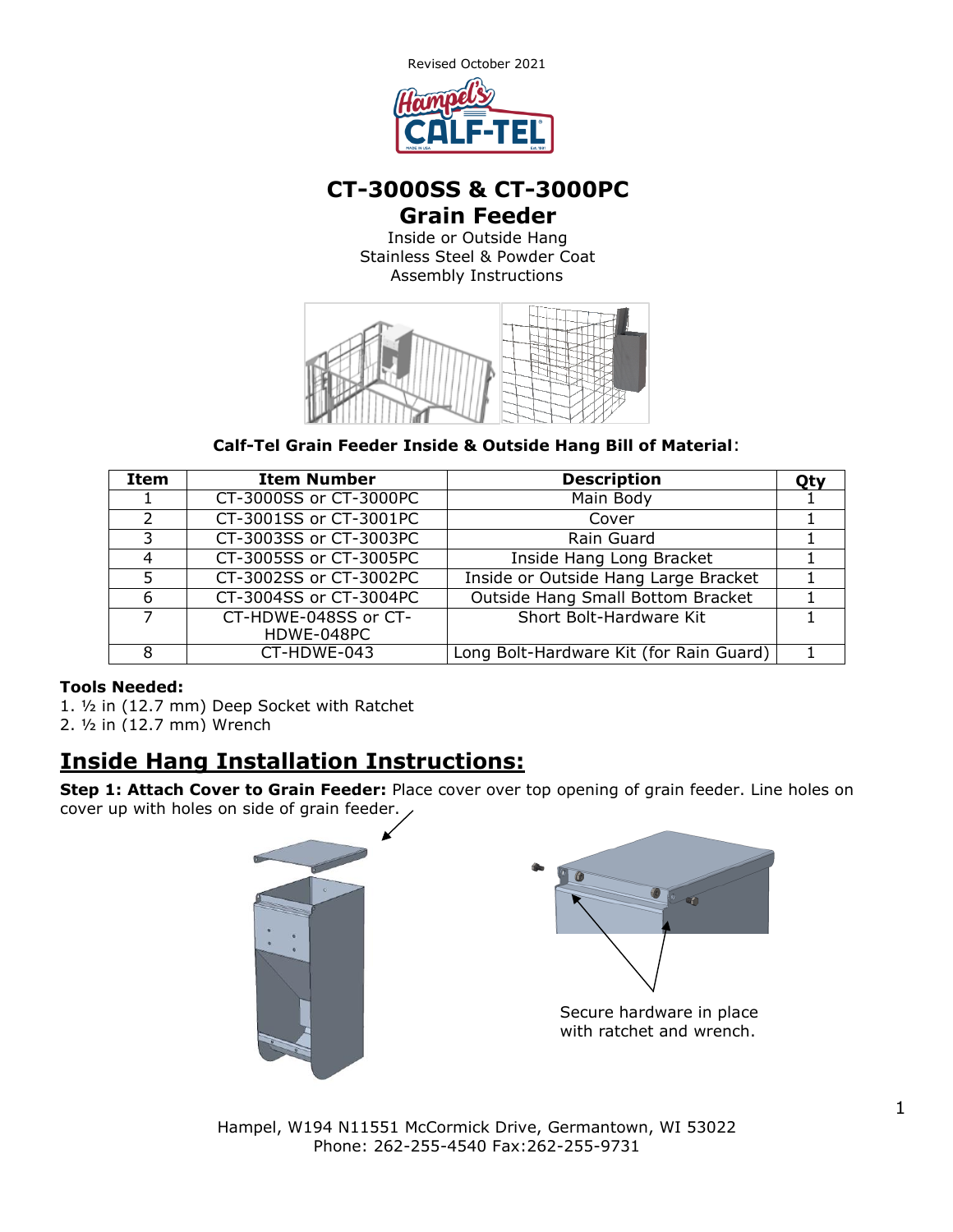

**Step 2: Assemble Long Bracket to Grain Feeder:** Depending on fence system, determine which long bracket to assemble to grain feeder. Using hardware, ratchet and wrench, insert screw into feeder, tighten nut from the outside of feeder.





Bracket Option 2 (CT-3005SS or CT-3005PC) Calf feed opening 18" off ground

**Step 3: Install Rain Guard Over Calf Feed Opening:** Align rain guard holes with two top holes on grain feeder above calf feed opening. Using CT-HDWE-043 (Long Bolt Hardware) insert bolts through rain guard plate into grain feeder and tighten from inside until bolts lock in.